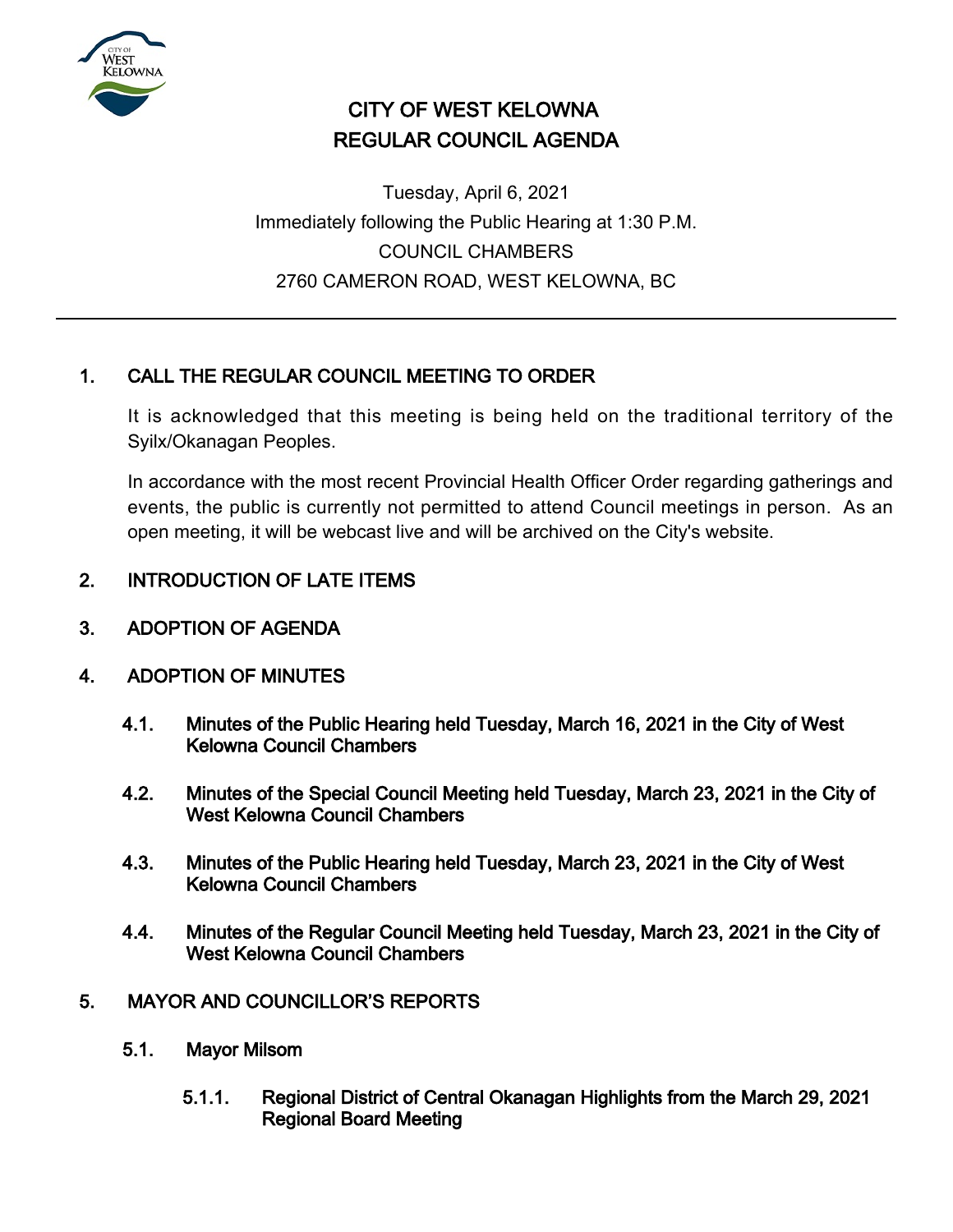## 6. DELEGATIONS

## 7. UNFINISHED BUSINESS

## 8. DIVISION REPORTS

#### 8.1. CHIEF ADMINISTRATIVE OFFICER

#### 8.1.1. Rose Valley Water Treatment Plant Update

Verbal update from the CAO and the Director of Engineering and Public **Works** 

## 8.2. DEVELOPMENT SERVICES

#### 8.2.1. DVP 21-04; Development Variance Permit; 3507 Gates Road

#### Recommendation:

THAT Council authorize the issuance of a Development Variance Permit (DVP 21-04) for Lot 7 District Lot 3189 ODYD Plan 41564 (3507 Gates Road) in general accordance with the attached permit to vary Zoning Bylaw No. 0154 S 3.16.2 to increase the maximum floor area of a secondary suite from 90  $\mathrm{m}^2$  to 104.5  $\mathrm{m}^2$ .

## 8.2.2. DVP 21-07; Development Variance Permit; 2409 Tallus Ridge Drive

#### Recommendation:

THAT Council authorize the issuance of a Development Variance Permit (DVP 21-07) for Lot 12 District Lot 2600 ODYD Plan KAP82099 (2409 Tallus Ridge Drive) in general accordance with the attached permit to vary Zoning Bylaw No. 0154 S 3.16.2 to increase the maximum floor area of a secondary suite from 90 m<sup>2</sup> to 120 m<sup>2</sup> and increase the maximum allowable percentage from 40% to 48% of the habitable floor area of the principal dwelling.

#### 8.2.3. Fees and Charges Bylaw – Amendment to the Excessive Nuisance Abatement Fees

#### Recommendation:

THAT Council gives first, second and third reading to the City of West Kelowna Fees and Charges Amendment Bylaw No. 0028.70, 2021.

#### 8.2.4. Long Range Planning Work Plan – 2021 Projects Update

Information Report from the Senior Planner